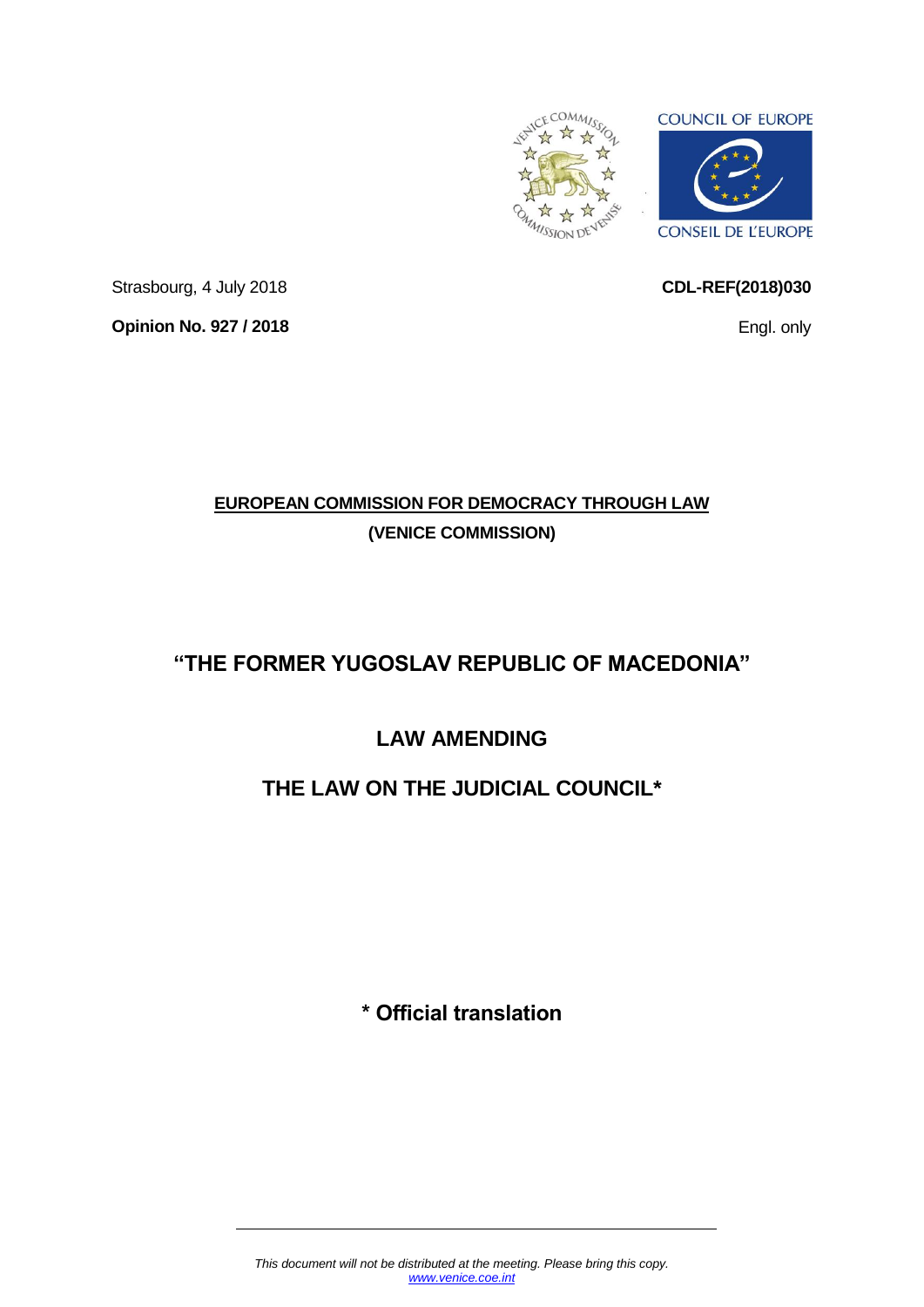Official Gazette of RM, no.83 dated 8.5.2018

## **20180831467**

# **ASSEMBLY OF THE REPUBLIC OF MACEDONIA**

On the basis of Article 75 paragraphs 1 and 2 of the Constitution of the Republic of Macedonia, the President of the Republic of Macedonia and the Speaker of the Assembly of the Republic of Macedonia are issuing this

# **DECREE FOR PROCLAMATION OF THE LAW ON AMENDING THE LAW ON THE JUDICIAL COUNCIL OF THE REPUBLIC OF MACEDONIA**

The Law on Amending the Law on the Judicial Council of the Republic of Macedonia is proclaimed,

which was adopted by the Assembly of the Republic of Macedonia at its session held on 2 May 2018.

 No.08-2975/1 President 2 May 2018 of the Republic of Macedonia, Skopje **Gjorgje Ivanov** PhD

(signed)

#### Speaker of the Assembly of the Republic of Macedonia, **Talat Xhaferi** MA (signed)

# **LAW AMENDING THE LAW ON JUDICIAL COUNCIL OF THE REPUBLIC OF MACEDONIA**

#### Article 1

In the Law on the Judicial Council of the Republic of Macedonia ("Official Gazette of the Republic of Macedonia" nos.60/06, 150/10, 100/11, 20/15, 61/15 and 197/17) in Article 1 the words "disciplinary procedure for establishment of disciplinary responsibility of judges the procedure for" shall be replaced with the words "procedure for establishment of responsibility of a judge of president of a court".

#### Article 2

Article 8 is amended and reads:

"The work of the Council is chaired by a President.

The Council President has a deputy, who deputies him/her in his/her absence.

The Council President and his/her deputy are elected from among the members of the Council by a majority vote of the members with a voting right, by secret ballot.

The term of office of the Council President and Vice President is for two years, without the right to re-election.

The Minister of Justice and the President of the Supreme Court of the Republic of Macedonia may not be elected as President and Vice President of the Council."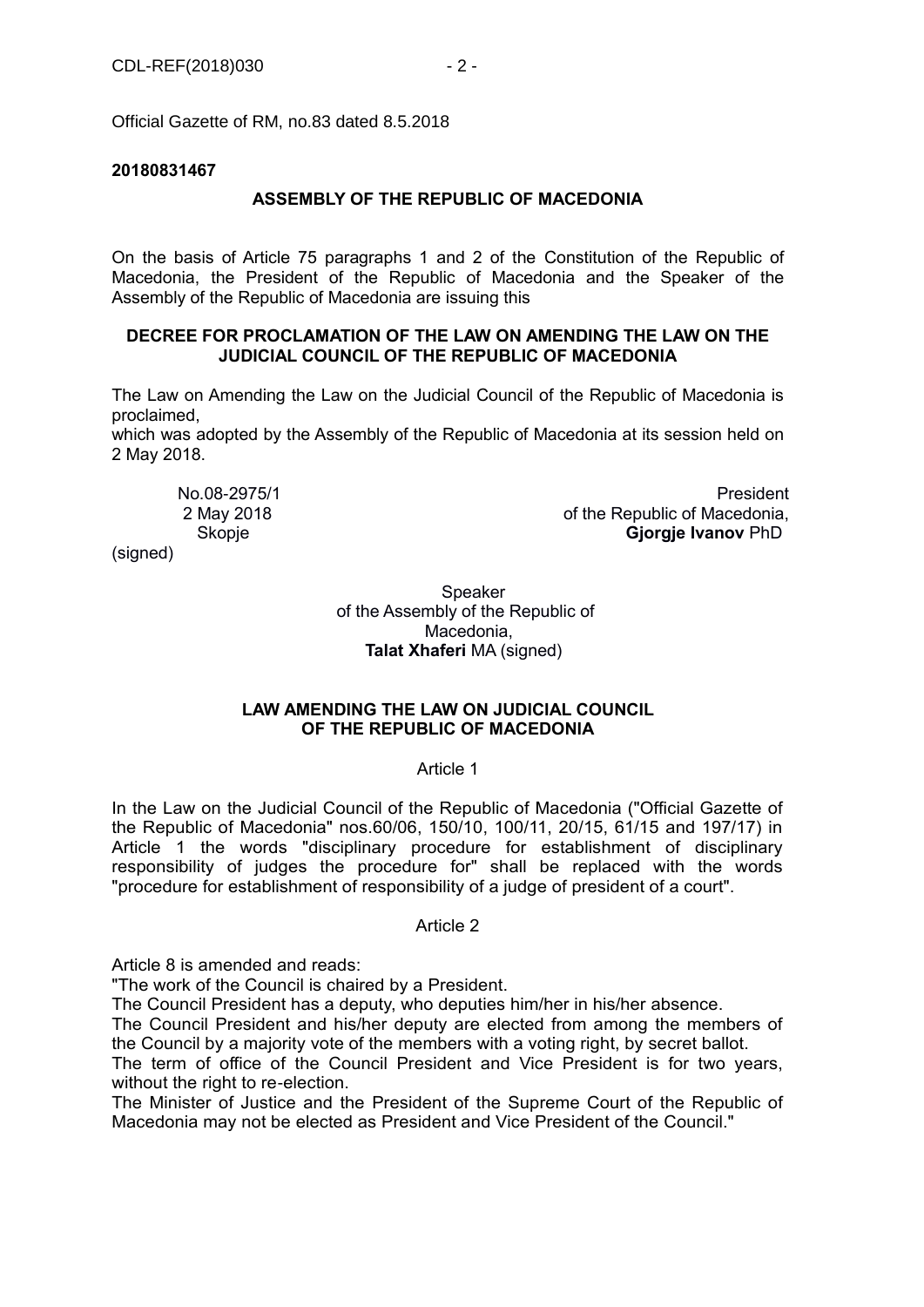In Article 12 paragraph 2 in line 3 the words "the last three years" shall be replaced with the words "two regular consecutive evaluations."

## Article 4

In Article 26 the full stop at the end of the sentence is deleted and the words "except for a judge or public prosecutor who at the time of the announcement carries out the office of a judge or public prosecutor" shall be added.

# Article 5

In Article 30 paragraph 1 item 4) is amended and reads:

"if he/she is sentenced by an effective court judgment for the criminal offence of misuse of official duty and powers in the carrying out of the function or another criminal offence to an unconditional imprisonment of at least six months, making him/her unfit to perform the duties of a member of the Council."

# Article 6

A new heading and a new Article 30-a is added after Article 30, which read:

# **"Temporary removal from exercising the function of a member of the Council**

# Article 30-a

A member of the Council may be removed from exercising the office of a member of the Council if:

- an act of indictment is granted in the cases under Article 30 paragraph 1 item 4) of this Law.

The decision on temporary removal from the office of a member of the Council is adopted by the Council by a two-third majority vote from the total number of members with a voting right. The Council member against whom the proceeding was initiated shall be exempted from the session and the voting."

#### Article 7

In Article 31 paragraph 1 line 13, the words "and a member of a council from performing the office of a member of a council" shall be added after the words "from performing the office of a judge".

After paragraph 3 a new paragraph 4 is added which reads:

"The Council adopts an annual work programme and action plan no later than 15 December in the current year for the following year."

#### Article 8

# After Article 31 a new heading and new Article 31-a shall be added which read: **"Annual work programme**

# Article 31-a

The Annual Work Programme of the Council shall include:

- measures and activities to promote the independence of the judiciary,

- measures and activities to increase the efficiency of the judiciary,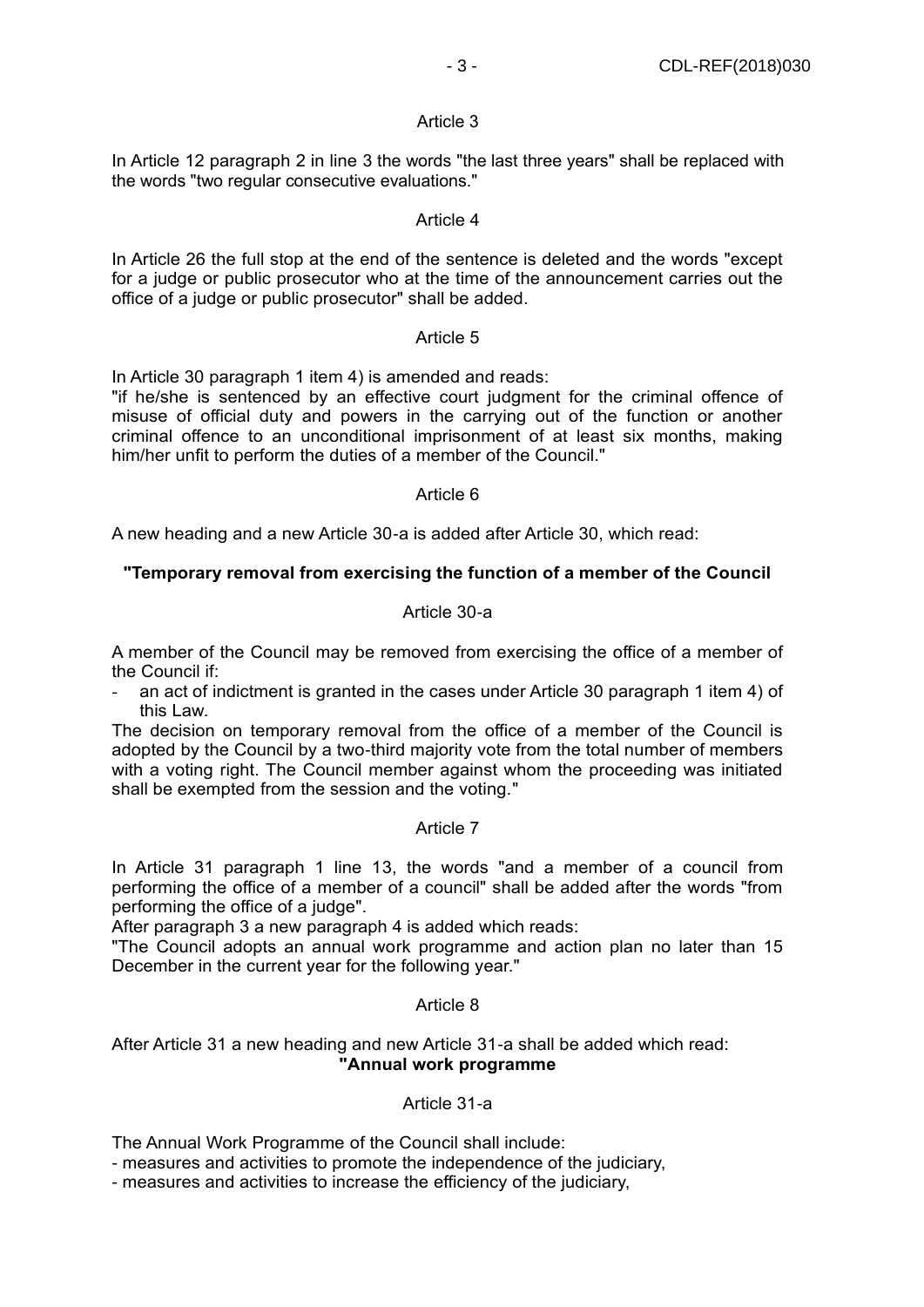- plan for continuous monitoring of the work of the courts,

- projection of vacancies for judges and upholding the principle of adequate and equitable representation of the members of the communities that are not the majority in the Republic of Macedonia,

- monitoring of the recommendations and proposed measures from the analyses of quarterly and annual reports on the work of courts,

- other activities within its competence which it finds necessary to be contained in the Annual Work Programme of the Council.

# Article 9

In Article 33 paragraph 6 after the word "keeps minutes" at the end of the sentence the full stop is deleted and the words "and audio recording is made" shall be added.

# Article 10

After Article 35 a new Article 35-a shall be added, which reads:

# "Article 35-a

A member of the Council during his/her term of office may not be elected a judge, a judge in a higher court or a president of a court."

# Article 11

In Article 39 in paragraph 2 a comma is put after the word "economic" and the word "administrative" is added.

### Article 12

Article 45 is amended and reads:

"If after the procedure conducted for election of a judge or president of a court the Council finds that no candidate has applied or all candidates who have applied in the two consecutive evaluations were given a negative evaluation it shall decide to readvertise the election of a judge or president of a court."

#### Article 13

In Article 54 in paragraph 1 the words "at the request of a member of the Council, the court president, the president of the higher court or the general session of the Supreme Court of the Republic of Macedonia" are deleted.

#### Article 14

Article 56 is amended and reads:

**"**The application filed for the establishment of responsibility of a judge or president of a court shall be communicated to the Council member-rapporteur (hereinafter: rapporteur) who assesses whether the application is timely and complete.

If the application is untimely and incomplete the rapporteur shall, with a proposed decision, submit it to the Council for further consideration which shall reject the untimely or incomplete application with a decision, and if the application is timely and complete the Council shall, from the members with a voting right by drawing lots, form a Commission for establishment of responsibility of a judge or president of a Court (hereinafter: the Commission) composed of a chairperson and two members, taking into account the composition of the Commission to include members of the Council elected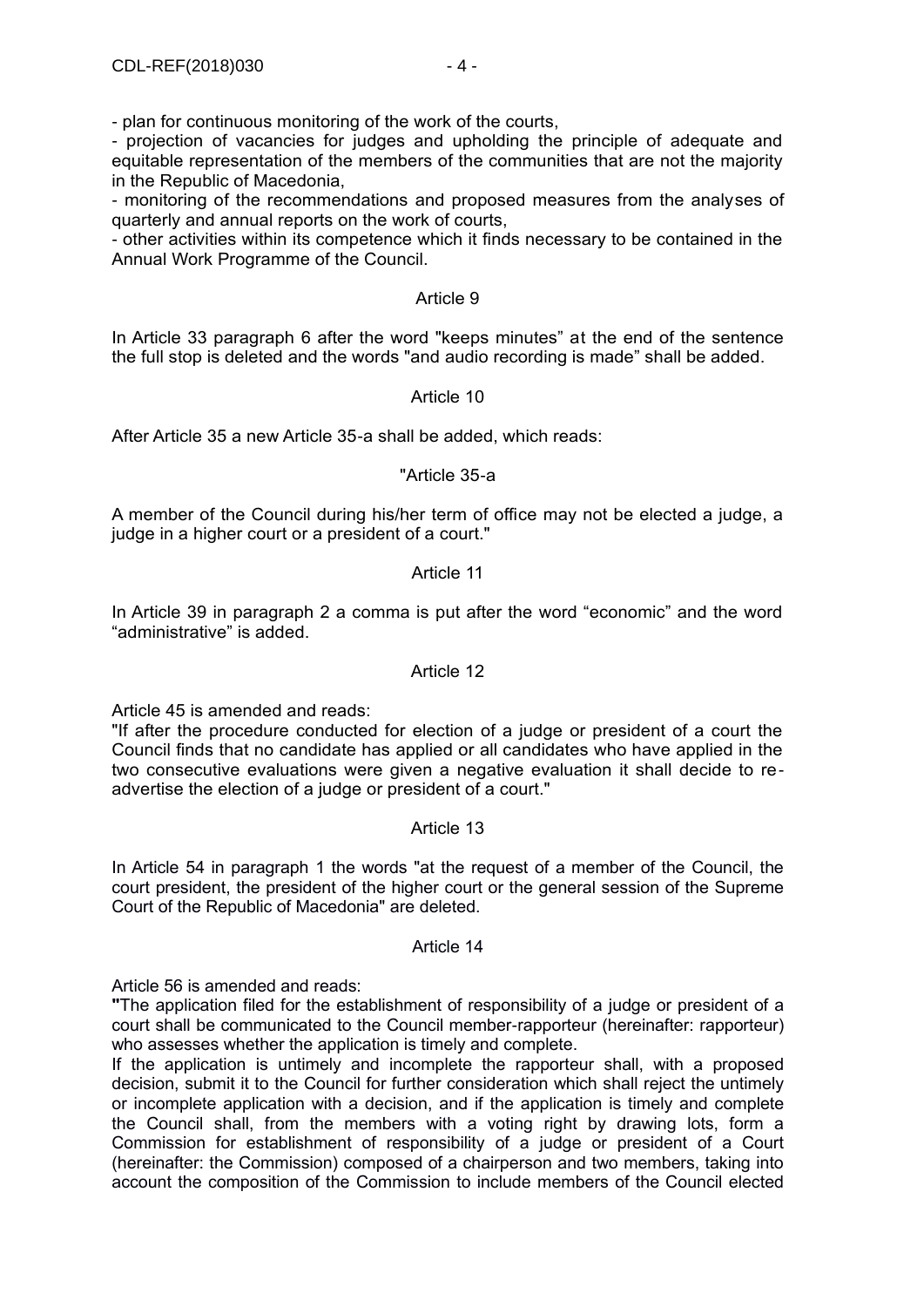by the judges and by the Assembly of the Republic of Macedonia.

If a Council member is the applicant, he/she may not be a rapporteur or member of the Commission referred to in paragraph 2 of this Article.

If the Council establishes the responsibility of a judge or president of a court who belongs to the communities that are not a majority in the Republic of Macedonia, the Commission must include one member who belongs to the communities that are not a majority in the Republic of Macedonia."

#### Article 15

In Article 60 paragraph 4 the words "does not attend the debate before the Council and" are added after the words "the same".

# Article 16

In Article 96 paragraph 2 is amended and reads:

"The Council for adjudication upon appeals (hereafter: Appeal Council) is composed of nine members, of which three judges from the Supreme Court of the Republic of Macedonia, four judges from the courts of Appeal and two judges from the court to which belongs the judge against whom the procedure is conducted. The members are elected publicly by drawing lots at a plenary session of the Supreme Court of the Republic of Macedonia, that is, at a plenary session of all judges at the relevant court, within 10 days from the date of receipt of the appeal at the latest."

After paragraph 2, two new paragraphs 3 and 4 are added, which read:

"The Appeal Council shall, within 30 days at the latest from its set up, decide on the appeal in a way that it may uphold or repeal the decision of the Council.

In the reopened procedure the Council takes a final decision, appraising the guidelines of the Appeal Council."

Paragraph 3 which becomes paragraph 5 shall be amended to read:

"The President of the Supreme Court of the Republic of Macedonia and a judge/president of a court participant in the procedure before the Council may not be a member of the Appeal Council referred to in paragraph 2 of this Article."

Paragraph 4, which becomes paragraph 6, is deleted.

#### Article 17

Before Article 97 a new heading is added that reads:

"Reopening of the procedure on the occasion of a final judgment of the European Court of Human Rights in Strasbourg".

#### Article 18

Article 97 is amended and reads:

"When the European Court of Human Rights finds a violation of a human right or fundamental freedoms envisaged under the European Convention for the Protection of Human Rights and Fundamental Freedoms and its Additional Protocols, which the Republic of Macedonia has ratified, in accordance with the Constitution of the Republic of Macedonia, in a proceedings before the Council and the Supreme Court of the Republic of Macedonia, the judge or the president of the court whose right has been violated in the proceedings may, within a period of 30 days but within three years at the latest from the date the judgment of the European Court becomes final, apply to the Council for reopening of the proceedings.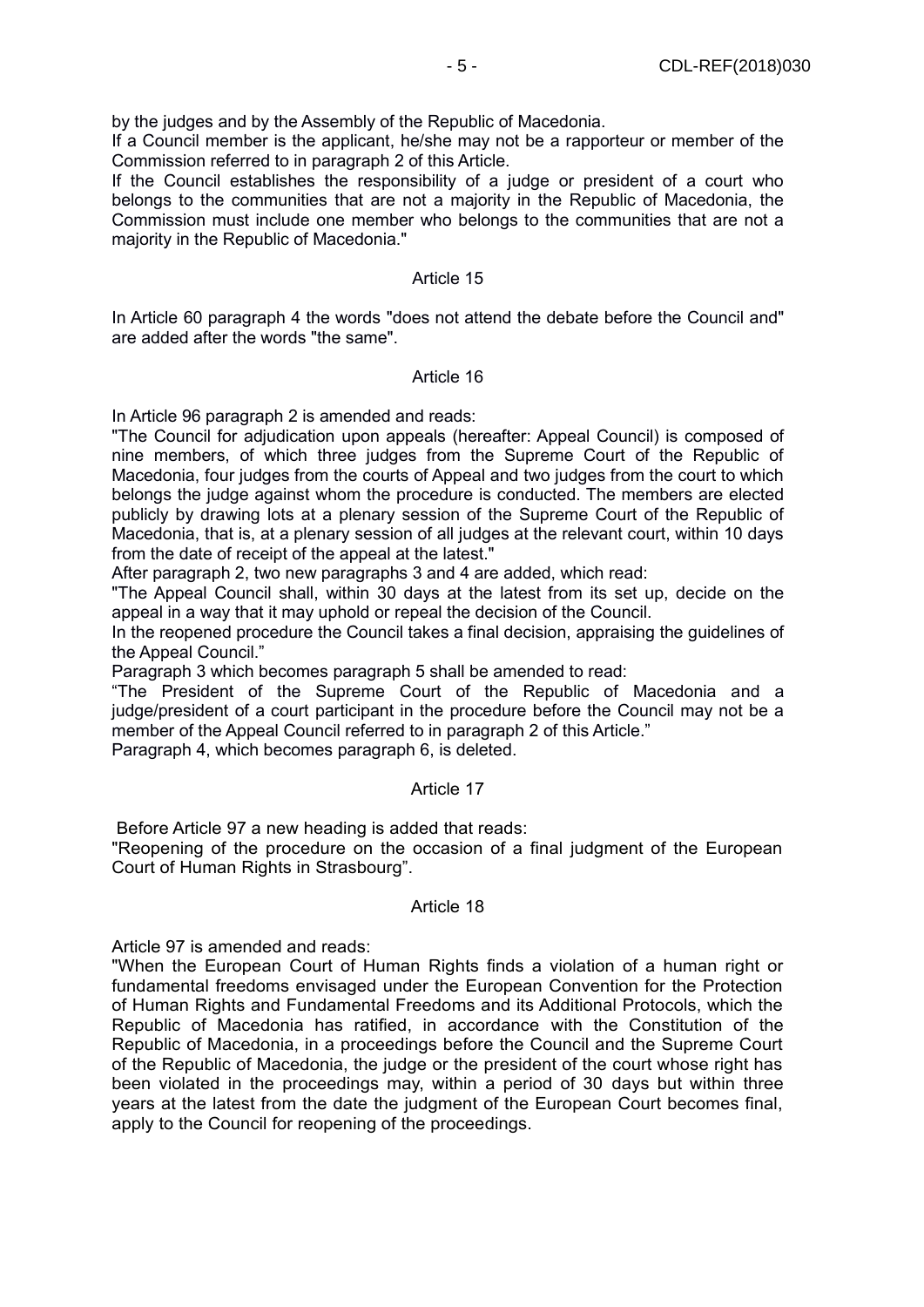The Council shall inform the Inter-Ministerial Commission for execution of the decisions of the European Court of Human Rights of the application filed, in accordance with the Law on Execution of the Decisions of the European Court of Human Rights.

The Council is obliged in the reopened procedure to comply with the legal positions stated in the final judgment of the European Court of Human Rights finding the violation of the human rights and fundamental freedoms.

The Council may, in accordance with Article 25 of the Law on Execution of the Decisions of the European Court of Human Rights, reopen the proceedings to eliminate the violation and the consequences arising from the violation.

The Council shall, from its composition, set up within 15 days a Commission of a chairman and three members to act on the filed application for reopening of the proceedings in which the members of the Council who are members of the Inter-Ministerial Commission for Execution of the Decisions of the European Court for Human Rights may not be included.

The Commission shall assess whether the filed application is timely, complete and admissible.

If the application is incomplete, untimely or inadmissible, the Commission shall propose to the Council to reject it.

If the Commission finds that the application is timely, complete and admissible the Commission shall forward the case to the Council for further handling, which shall submit the case to the Appeal Council at the Supreme Court of the Republic of Macedonia for competent handling within three days.

The Appeal Council shall, within 15 days after receiving, act upon the case and repeal its decision and the decision of the Council, guided by the legal positions noted in the final judgment of the European Court for Human Rights finding the violation, and shall remit the case immediately, and three days at the latest, to the Council for reopening of the procedure.

The reopened procedure regarding the violation found shall be conducted in accordance with the provisions of this Law relating to the establishment of a responsibility of a judge or president of a court in which new evidence may be proposed and examined.

The unsatisfied party shall have a right to an appeal with the Appeal Council against the decision made in the reopened procedure, within 15 days from the date it received the decision."

#### Article 19

Article 98 is amended and reads:

"The monitoring of the work of the judge and the president of a court shall take place through regular and extraordinary evaluation.

The judge is evaluated according to the overall results from the performance achieved in the work through the established qualitative and quantitative criteria in accordance with the provisions of this Law."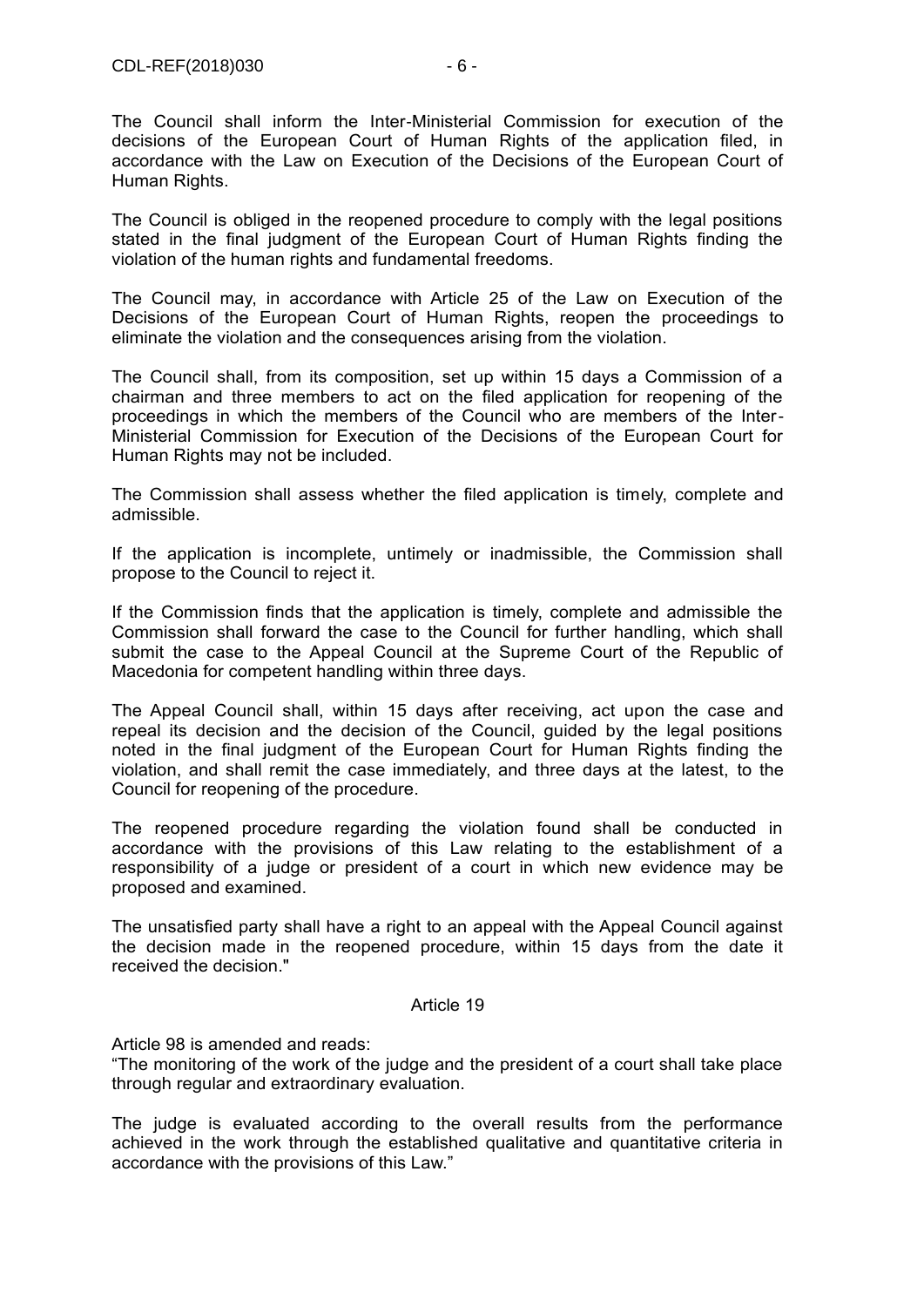Article 100 is amended and reads:

"Regular evaluation of the judge and president of a court shall be carried out every two years, by the end of June of the current year, for the work of the court, the judges and the president of the court in the previous two years.

Extraordinary evaluation of the work of the judge and president of a court shall be carried out in the case when a judge applies for election of a judge in a higher court, that is, election of a president of a court.

If the judge or president of a court applies for a judge in a higher court or president of a court, and in the current year they have already been evaluated for the previous year through regular evaluation, no extraordinary evaluation shall be carried out for them."

# Article 21

Article 103 is amended and reads:

"Qualitative criteria for evaluating the work of the judge shall be as follows:

- quality of the judge's work in the number of repealed decisions for committed serious violation of the procedure in relation to the total number of decided standardised cases;

- quality of the judge's work in the number of modified decisions in terms of the total number of decided standardised decisions;

- quality in the conduct of the court proceedings (respecting legal deadlines for taking process actions in the proceedings, respecting legal deadlines for adoption, publication and drafting of the decisions, length of court proceedings and respecting the principle of a trial within a reasonable time);

- quality of the decision taken is determined by inspecting five cases selected randomly by the automated court cases management information system and five cases selected by the judge, in the evaluation period; and

- imposed disciplinary measure."

## Article 22

Article 104 is amended and reads:

"The quality of the work of the judge regarding the repealed and modified decisions shall be evaluated by inspecting the automated court case management information system thereby taking into account only the number of decisions against which remedies are allowed and filed and they are repealed because of committed essential violation of the procedure.

The quality in the conduct of the court proceedings is evaluated by inspecting the data from the automated court case management information system which shows the active work on the case and the taking of all process actions and observing legal deadlines.

The quality of the decision taken is established by inspecting five cases selected randomly by the automated court case management information system and five cases selected by the judge, in the evaluation period, the ability for verbal and written expression is evaluated which is seen also through the juridical expert action (application of legal theory and practice, complexity of the case, etc.) by threemember commissions set up by drawing lots, at a session of judges from the competent higher court, that is, plenary session of the Supreme Court of the Republic of Macedonia.

An imposed disciplinary measure written warning, reprimand or reduction of salary is assessed with negative points only for one period of evaluation."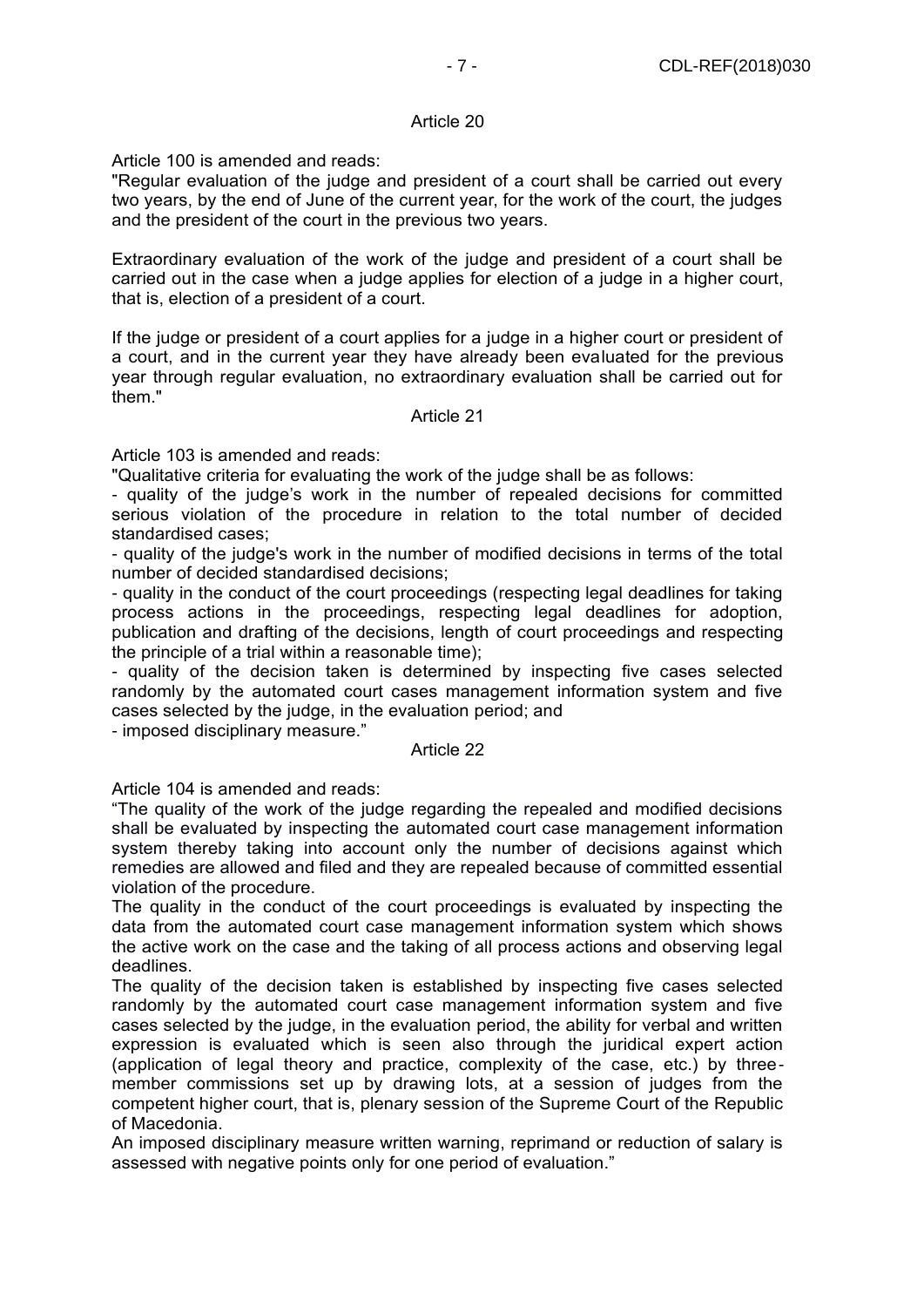In Article 105 paragraph 2 after the word "Council", the words "prescribes the methodology with an act" are replaced with the words "adopts the methodology with indicators". The full stop at the end of the sentence is deleted and the words "posts it on its website" are added.

In paragraph 3 the full stop at the end of the sentence is deleted and the words "based on the opinion of the session of the judges, that is, the plenary session of the Supreme Court of the Republic of Macedonia" are added.

## Article 24

Article 106 is amended and reads:

"The sum of the results of qualitative and quantitative criteria is taken as the basis for calculating the grade for the work of the judge.

Qualitative criteria in terms of quantitative ones are with the ratio of 60% versus 40% in the formation of the final grade.

In calculating the grade for the judge's work the effective time of work is considered. The manner of calculation of the effective time of work of the judge is prescribed by the Council and is posted on the website of the Council."

Article 25

Article 107 is amended and reads:

"For the quantitative criteria the judge may receive a maximum of 80 points.

If the number of decided cases in certain types of cases in relation to the projected approximate number is 100%, it is considered that the judge met the quantitative criteria and is valued with 60 points.

Greater or lesser number of decided cases in relation to the projected approximate number of cases is valued in a way that for every initiated 1% more or less, the number of points of paragraph 2 of this Article increases, that is, decreases by 0.5 points."

#### Article 26

Article 108 is amended and reads:

"For the qualitative criteria of Article 103 of this Law the judge may receive a maximum of 120 points."

#### Article 27

A heading is added before Article 109 which reads: "Scoring of qualitative criteria."

#### Article 28

Article 109 is amended and reads:

"The quality of the work of the judge in the number of repealed decisions in terms of the total number of decided standardised cases in the period under evaluation is scored according to the following table:

| Percentage of repealed decisions in relation to the number of decided standardised cases | Points |
|------------------------------------------------------------------------------------------|--------|
| Up to $3\%$                                                                              | 50     |
| From $3\%$ to $6\%$                                                                      | 40     |
| From $6\%$ to $15\%$                                                                     | 30     |
| From 15% to 20%                                                                          | 20     |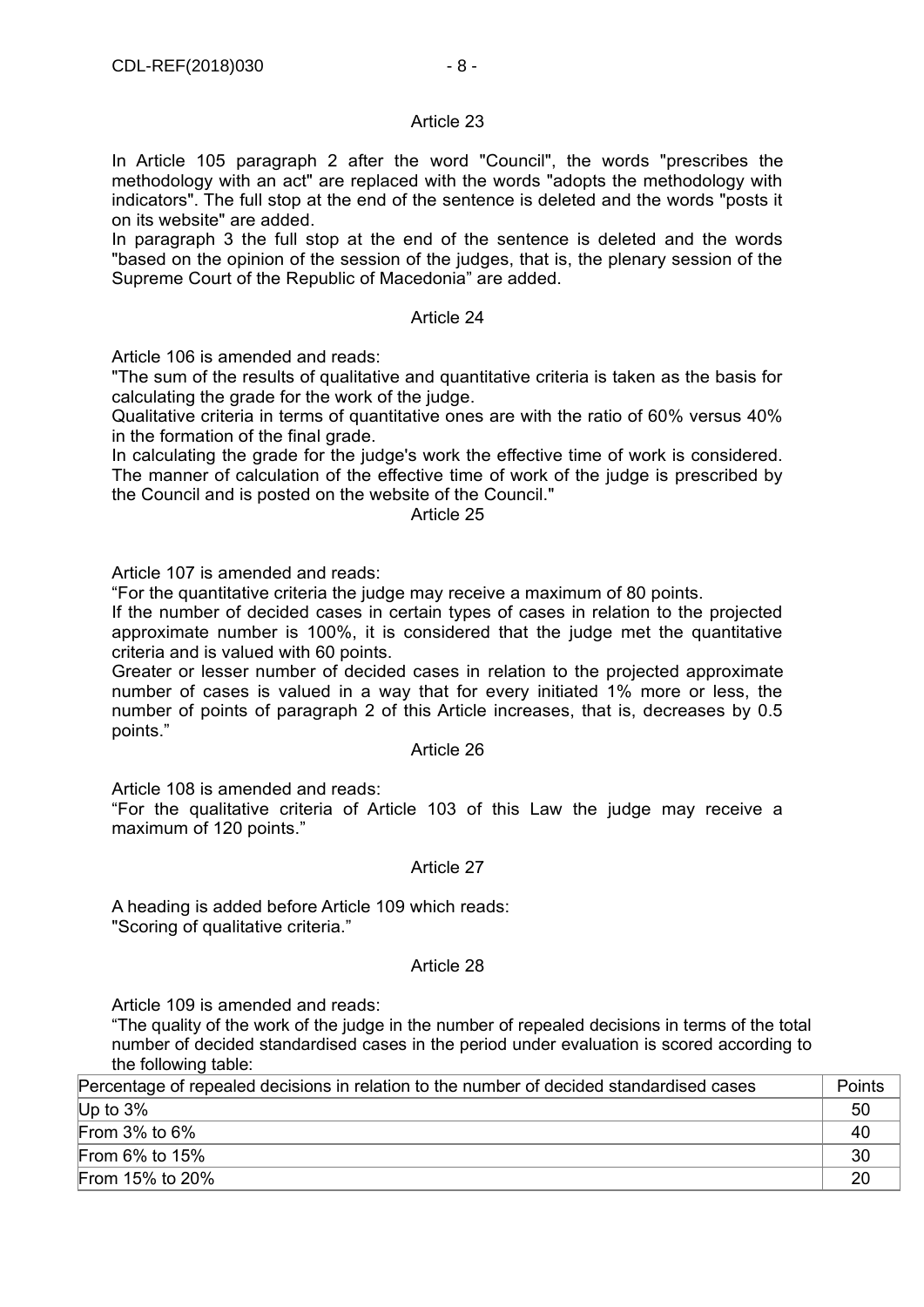More than 20% **Details and the contract of the contract of the contract of the contract of the contract of the contract of the contract of the contract of the contract of the contract of the contract of the contract of the** 

The quality in the conduct of the court proceedings (respecting legal deadlines for taking process actions in the proceedings, respecting legal deadlines for adoption, publication and drafting decisions, length of court proceedings and respecting the principle of a trial within a reasonable time) is scored according to the following table:

|                                                                  | Points |
|------------------------------------------------------------------|--------|
| - complied with deadlines in more than 90% to 100% of the cases  | -30    |
| - complied with deadlines in more than $70\%$ to $90\%$ of cases | -20    |
| - complied with deadlines in more than 50% to 70% of cases       | 10     |
| - complied with deadlines less than 50% of the cases             |        |

The quality of the work of the judge in the number of modified decisions in relation to the total number of decided cases in the period under evaluation is scored according to the following table:

| Percentage of modified decisions in relation to the total number of decided standardised cases | Points |
|------------------------------------------------------------------------------------------------|--------|
| Up to $5\%$                                                                                    | 20     |
| From 5% to 10%                                                                                 | 15     |
| From 10% to 15%                                                                                | 10     |
| From 15% to 20%                                                                                |        |
| From 20% to 30%                                                                                |        |
| More than 30%                                                                                  |        |

The quality of the court decision taken is scored according to the following table:

| Average grade from the commission for the quality of the taken court decision |    |
|-------------------------------------------------------------------------------|----|
| From 8 to 10                                                                  | 20 |
| From 5 to 8                                                                   | 15 |
| From 3 to 5                                                                   | 10 |
| Less than 3                                                                   |    |

On the basis of qualitative criteria when being evaluated the judge may be given additional 5 points for published professional papers or prepared educational material for the needs of the Academy for Judges and Public Prosecutors.

The judge shall be given the points referred to in paragraph 5 of this Article if the sum of points based on quantitative and qualitative criteria is at least 140 points.

The judge who is imposed a disciplinary measure in conducted disciplinary procedure shall, in the period for which he/she is evaluated, have the number of points determined based on the criteria defined by this Law reduced for each measure imposed according to the following table:

| Written warning                                       | $5$ points   |
|-------------------------------------------------------|--------------|
| Public reprimand                                      | $ 10$ points |
| Referral to additional hours of professional training | 20 points    |
| Reduction in salary                                   | 30 points    |

The judge in the period for which he/she is evaluated shall have the number of points determined based on the criteria defined by this Law reduced by 10 points if as a result of his acting a judgment was passed by the European Court of Human Rights finding a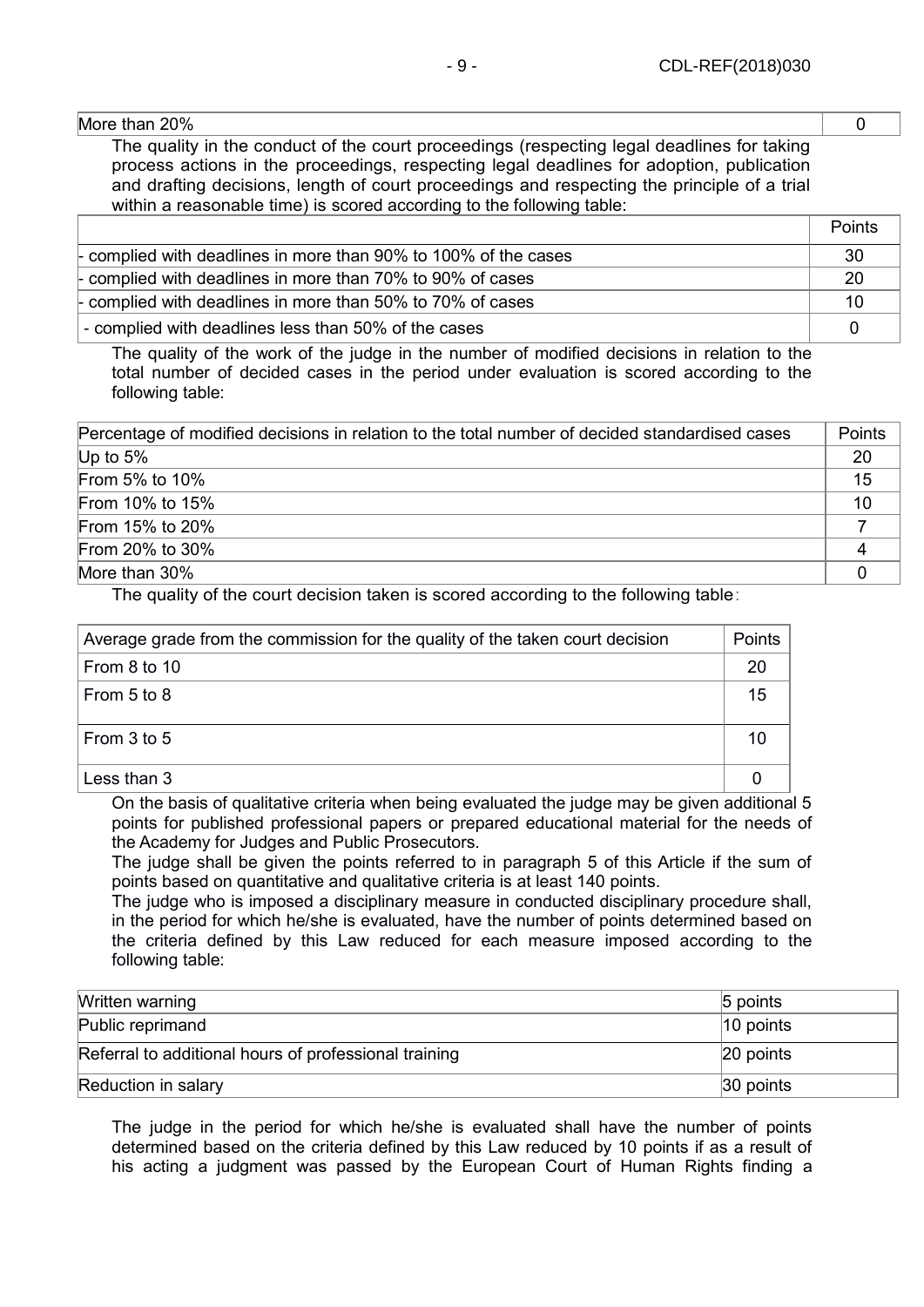violation of the right to a fair trial under Article 6 of the European Convention on Human Rights or a decision was made by the Supreme Court of the Republic of Macedonia finding a violation of the right to a trial within a reasonable time.

The judge in the period for which he/she is evaluated shall have the number of points determined based on the criteria established by this Law reduced by 5 points for every timebarred case if the statute of limitations occurred as a result of the actions of the judge."

# Article 29

Articles 110, 111, the heading before 112 and Articles 112 and 113 are deleted.

# Article 30

In Article 114 paragraph 1 the words "and only for that reason he/she cannot be evaluated according to the criteria under Articles 110 and 111 of this Law, he/she is evaluated according to the criteria under paragraph 2 of this Article, for which he/she may receive 100 points" are replaced with the words "the judge shall receive maximum 90 points according to the criteria under Article 109 paragraphs 1 and 3 of this Law, and shall be evaluated according to the criterion under Article 109 paragraph 2 of this Law."

Paragraphs 2 and 3 are deleted.

#### Article 31

Article 116 is amended and reads:

"Based on the sum of points according to the qualitative and quantitative criteria for monitoring and evaluating the work of judges, the Council shall evaluate the judges with the following grades:

1) positive grade, consisting of three levels:

- satisfactory, if the judge receives 75.5 to 105 points;

- good, if the judge receives from 105.5 to 140 points;

- very good, if the judge receives more than 140.5 points; and

2) negative grade, unsatisfactory if the judge receives less than 75 points."

#### Article 32

Article 117 is amended and reads:

"Monitoring and evaluation of the work of the president of the court who assumed responsibility for adjudicating cases shall be conducted in accordance with the provisions of this Law relating to the criteria and procedures for monitoring and evaluating the work of the judge, with that that in terms of evaluating the quantitative criterion under Article 107 paragraph 2 of this Law the approximate norm is valued at 70%.

The points obtained from the evaluation of the work of the court president as a judge shall be added to the points obtained in his/her evaluation as president of a court if as president of the court he/she is evaluated at least with a grade good, but the total number of points may not exceed 200 points."

# Article 33

The heading before Article 118 and Article 118 shall be amended and read: "Quantitative criteria for evaluating the work of the president of a Court

#### Article 118

"The quantitative criteria for evaluating the work of the president of a court as president of a court are a percentage of cases decided at the level of the court and the percentage of decided backlog of cases older than 3 years, which are received through the automated court case management information system."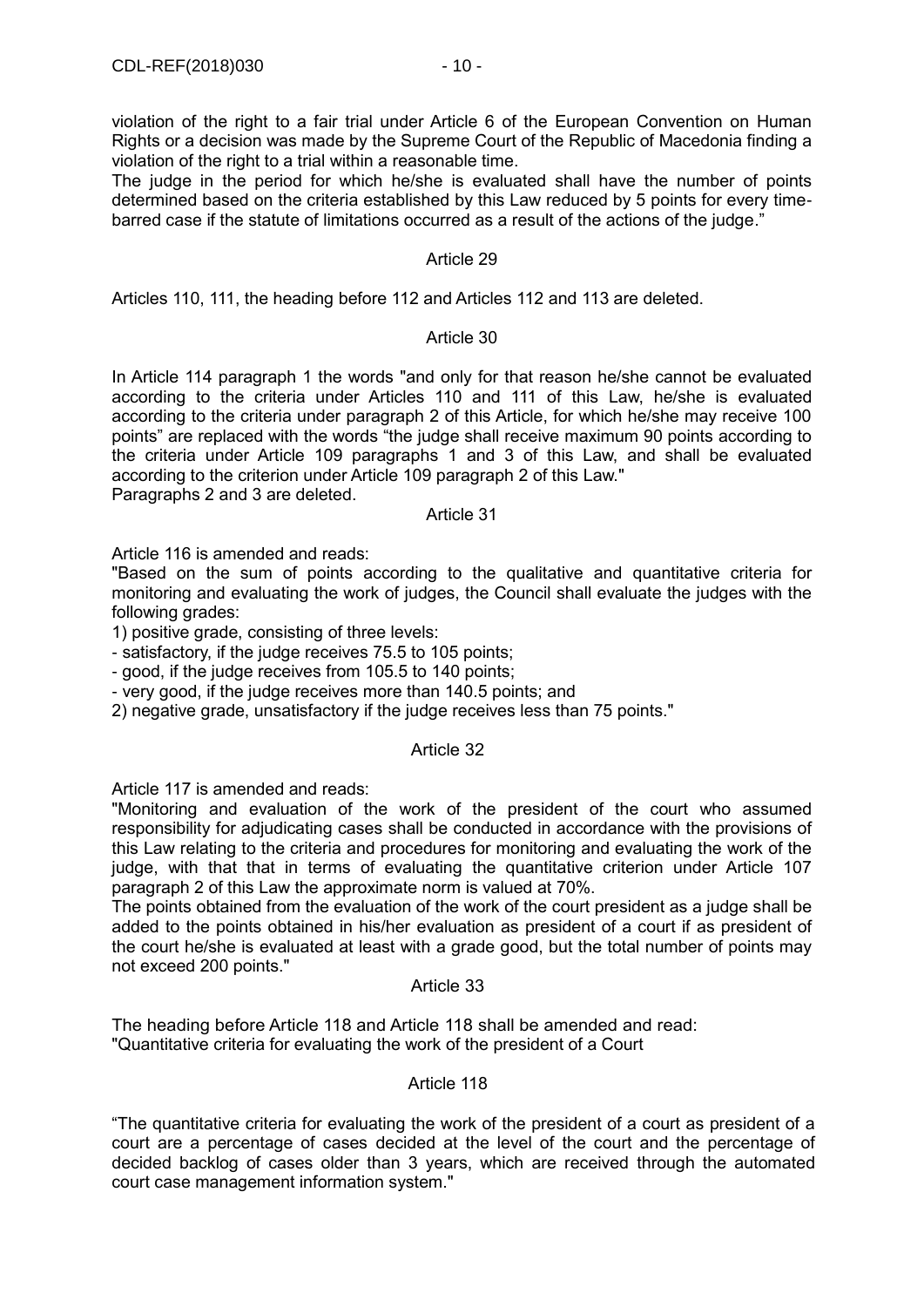A new heading is added before Article 119 which reads:

"Qualitative criteria for evaluating the work of the president of the court".

# Article 35

Article 119 is amended and reads:

"Qualitative criteria for evaluating the work of the president of the court shall be:

- 1. Realised work programme;
- 2. Consistent application of the Court Rules of Procedure (annual work schedule, exclusion of judges, redistribution of cases, etc.);
- 3. Operation of the automated court case management information system;
- 4. Quality of decisions taken in court administration; and
- 5. Public relations and transparency in work.

The data for determining the results referred to in paragraph 1 of this Article shall be provided from the annual report of the work of the court which is discussed at the plenary session of the Supreme Court of the Republic of Macedonia, the programme for work of the president of the court, the reports from regular and extraordinary controls by the higher court, the Council and the Ministry of Justice."

# Article 36

Article 120 is amended and reads:

"Qualitative criteria for evaluation of the work of the president of a court, as president of a court shall be:

- **-** realised work programme is evaluated by inspecting the work programme submitted in the election for president of the court;
- **-** consistent application of the Court Rules of Procedure in particular as regards the procedure for adopting and amending the annual work schedule, respecting the specialisation of judges, procedure for exemption of a judge, reassignment of cases, etc., which is assessed through inspection into the reports from regular and extraordinary controls by the higher court, the Council and the Ministry of Justice;
- **-** functioning of the automated court case management information system which is assessed through inspection into the reports from regular and extraordinary controls by the higher court, the Council and the Ministry of Justice;
- **-** quality of a decision taken in court administration, which is determined through continuous inspection in five cases chosen randomly by the automated court cases management information system and five cases specified by the president of the court, in the period under evaluation, thereby assessing the legal ground, legibility and clarity of the language used in the decision, clear argumentation of all the facts, circumstances and evidence; and
- **-** public relations and transparency in the work, which are assessed by inspecting the website of the court (announcements about the work of the court, posted decisions, analyses and reports on the work of the court, etc.) and free access to public information."

#### Article 37

The heading before Article 121 is amended and reads:

"Calculation of the evaluation of the work of the president of a court".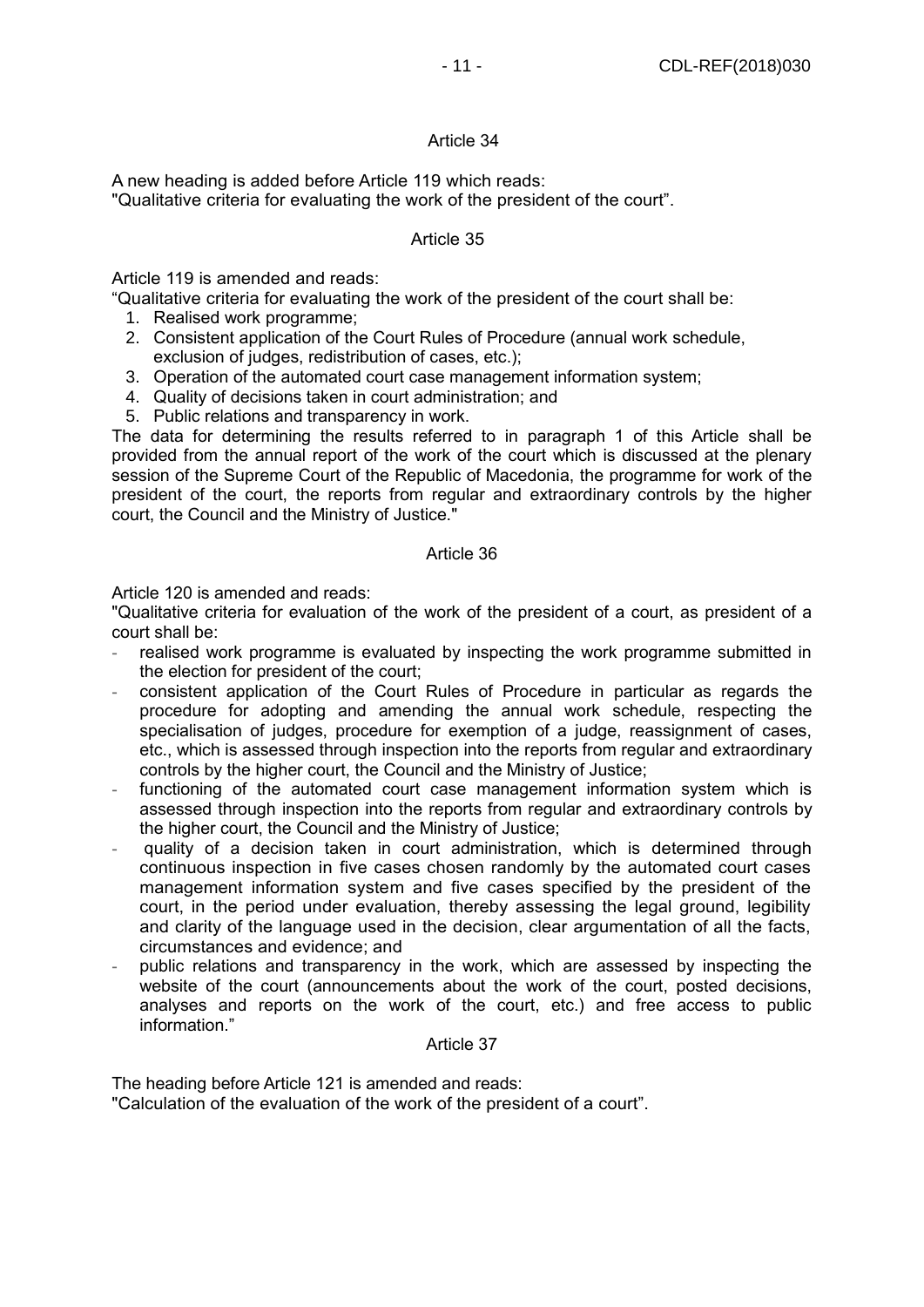Article 121 is amended and reads:

"As a basis for calculating the grade for the work of the president of a court is taken the sum of the results obtained from the qualitative and quantitative criteria. The ratio of the qualitative criteria and quantitative criteria is 60% to 40% in the formation of the final grade.

In calculating the grade for the work of the president of a court the total effective working time of all judges in the court in the period under evaluation is taken, divided by a total of 11 working months per year, in the period under evaluation."

#### Article 39

The heading before Article 122 is amended and reads: "Scoring quantitative criteria".

#### Article 40

Article 122 is amended and reads:

"The percentage of decided cases in the court in view of the approximate number of cases is determined through the sum of quantitative points of all judges in the court, divided by the average number of judges in the period under evaluation, for which the work of the president of the court is scored as president of the court according to the following table:

| Percentage of decided cases in relation to the approximate number of cases              | <b>Points</b> |
|-----------------------------------------------------------------------------------------|---------------|
| More than 130%                                                                          | 40            |
| From 111% to 130%                                                                       | 25            |
| From 91% to 110%                                                                        | 15            |
| From 70% to 90%                                                                         | 10            |
| Less than 70%                                                                           |               |
| The personalizes of desided ald esses in determined as the potte between the purpose of |               |

The percentage of decided old cases is determined as the ratio between the number of decided old cases older than 3 years in relation to the total number of old cases older than 3 years in the court, according to the following table:

| Percentage of decided old cases | Points |
|---------------------------------|--------|
| More than 60%                   | 40     |
| 50% - 60%                       | 25     |
| 40% - 50%                       | 15     |
| $15\% - 40\%$                   | 10     |
| Less than 60%                   | 0      |

#### Article 41

The heading of Article 123 is amended and reads: "Scoring of qualitative criteria".

Article 42

Article 123 is amended and reads:

"The realised work programme of the president of the court is scored according to the assessment of the commission for evaluation for a percentage of realised activities by years, according to the following table:

Percentage of realised work programme **Points** Points **Points**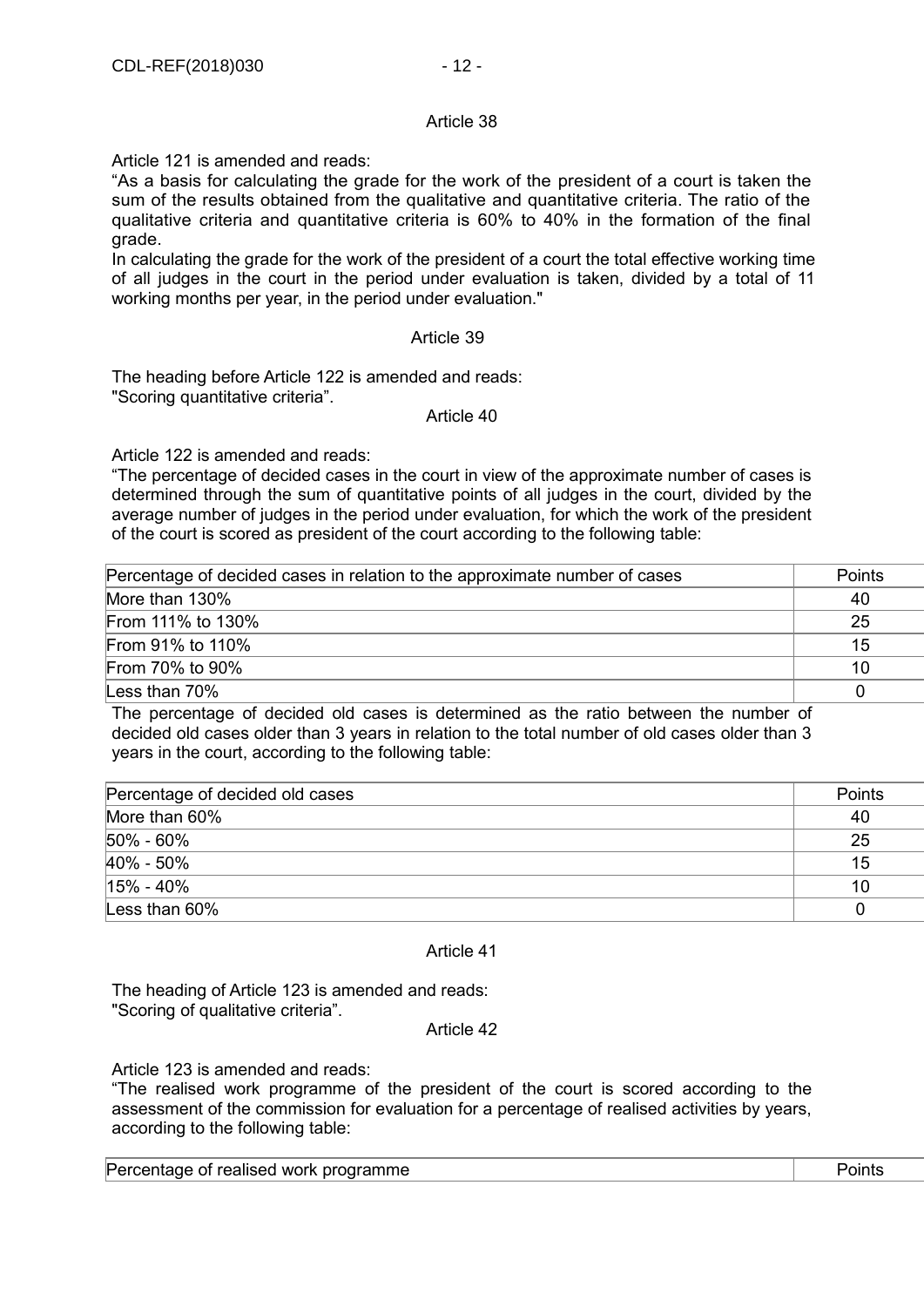| More than 90% | 40 |
|---------------|----|
| 80% - 90%     | 30 |
| 60% - 80%     | 20 |
| 40% - 60%     | 10 |
| Less than 40% |    |

The consistent application of the Court Rules of Procedure (annual work schedule, exclusion of judges, reassignment of cases, etc.) is scored according to the following table:

| Consistent application of the Court Rules of Procedure                                                                                                                                                                                                                | Points        |
|-----------------------------------------------------------------------------------------------------------------------------------------------------------------------------------------------------------------------------------------------------------------------|---------------|
| No inconsistencies were identified in the reports from the regular and extraordinary<br>inspections by the higher court, the Judicial Council and the Ministry of Justice                                                                                             | 20            |
| Inconsistencies were found in the reports from the regular and extraordinary inspections by<br>the higher court, the Judicial Council and the Ministry of Justice and they were overcome<br>in accordance with the recommendations and deadlines noted in the reports | 10            |
| The operation of the automated court case management information system is scored<br>according to the following table:                                                                                                                                                |               |
| Operation of the automated court case management information system                                                                                                                                                                                                   | <b>Points</b> |
| Consistent legal functioning of the automated court case management information system                                                                                                                                                                                | 20            |
| Minor inconsistencies in the legal functioning of the automated court case management<br>information system                                                                                                                                                           | 10            |

The quality of a decision taken in court administration (legal ground, legibility and clarity of the language used in the decision, clear argumentation of all the facts, circumstances, evidence are assessed) is scored according to the following table:

| Quality of a decision taken in court administration                                  | Points |
|--------------------------------------------------------------------------------------|--------|
| From 7-10 cases                                                                      |        |
| From 4-7 cases                                                                       |        |
| Less than 4 cases                                                                    |        |
| - 天日 こうしんしょう こうしんせい こうしゅしょう こうしょうこう こうこうこう こうしょうしょう こうこうこう おうこうこうほう こまい はいしゅんせい こまいい |        |

The criterion public relations and transparency in work is scored according to the following table:

Public relations and transparency in work Points

| $\mathfrak{g}$ abily relations and transparency in Work.          | נטווויט ו |
|-------------------------------------------------------------------|-----------|
| From 7-10 pieces of information (announcements, requests, etc.)   |           |
| From 4-7 pieces of information (announcements, requests, etc.)    |           |
| Less than 4 pieces of information (announcements, requests, etc.) |           |

The president of a court is evaluated with maximum of 120 points for the quality of the work as president of a court."

### Article 43

Article 124 is amended and reads:

"The grade of the Council for the work of the president of the court may be positive or negative.

Based on the sum of points for all criteria for monitoring and evaluating the work of the president of the court, the Council evaluates the president of the court as president of the court with the following grades:

1) positive grade, consisting of three levels:

- satisfactory, if he/she receives from 141 to 155 points,

- good, if he/she receives from 156 to 180 points, and

- very good, more than 181, and

2) negative grade, if he/she receives less than 140 points."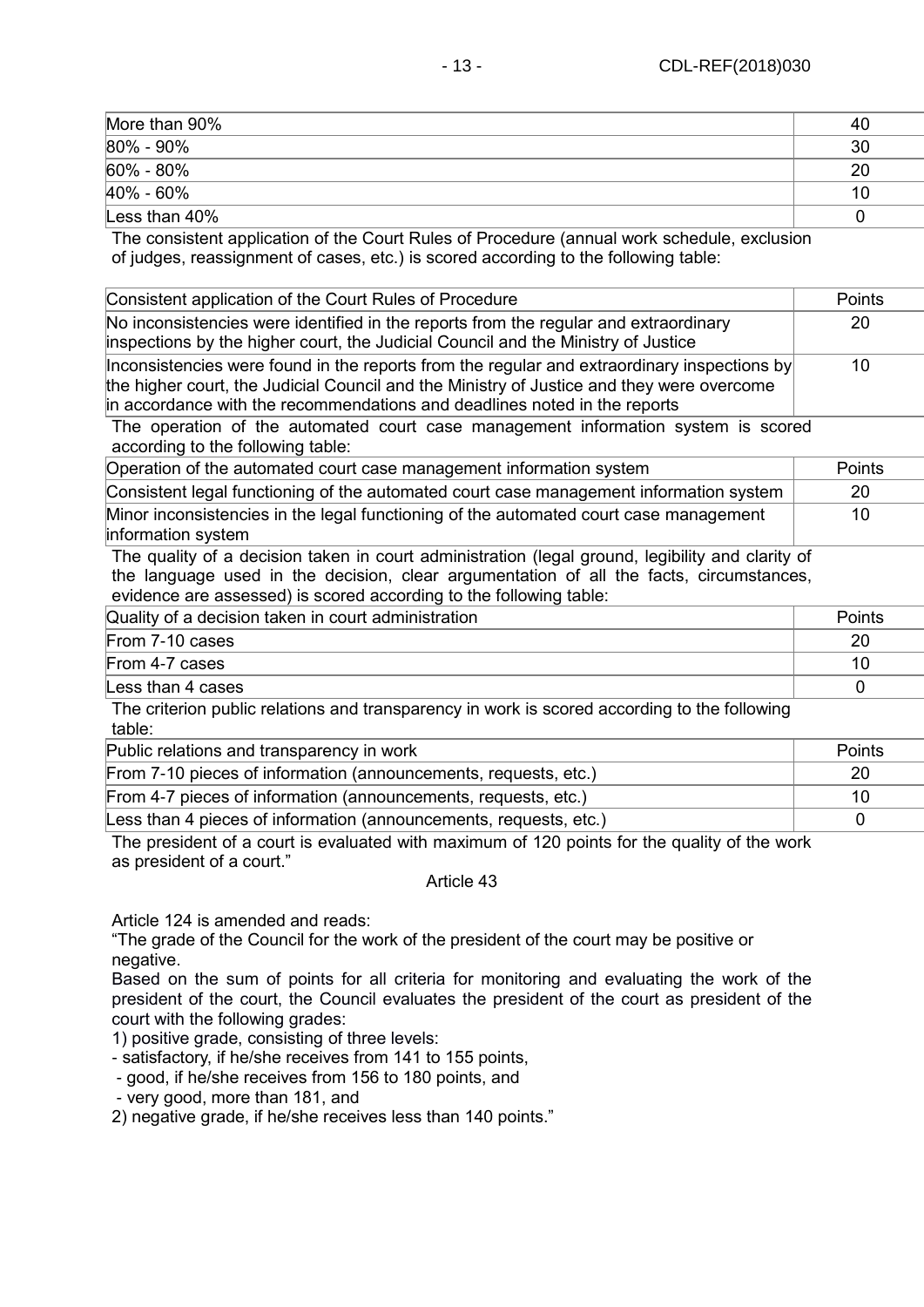In Articles 126 and 127 the words "by drawing lots" are added after the words "shall be elected".

# Article 45

In Article 129 paragraph 3 shall be deleted.

# Article 46

In Article 132 paragraph 1 the words "with at least 15 years of experience as a judge" are added after the words "the judges".

# Article 47

In Article 135 paragraph 2 the full stop at the end of the sentence is deleted and the words "on the website of the Council" are added.

In paragraph 3 line 1 after the word "discharged" the words "presidents of courts" are added.

In line 2 the words "disciplinary procedures" shall be replaced with the words "procedures for establishing responsibility".

Line 5 is amended and reads:

"- on the situation in the courts according to the annual reports on their work."

Line 6 is deleted.

A new paragraph 5 is added after paragraph 4 which reads:

"The report also contains data on the extent of implementation of the Annual Work Programme of the Council by items."

Paragraphs 5, 6 and 7 become paragraphs 6, 7 and 8.

# Article 48

In Article 136 paragraph 1 the full stop at the end of the sentence is deleted and the following words are added:

"which carries out administrative, expert-technical, organisational, information and financial affairs."

# Article 49

After Article 137, a new Article 137-a is added which reads:

# "Article 137-a

In the Council a Centre for Information and Communication Technology, Analytics and Statistics is set up, that is responsible for the database for electronic files of judges, candidate lists for the election of judges and presidents of courts, evaluation of judges and court presidents and database for financial and material operations of individual users of the court budget.

The Centre is responsible for storing a replicated database about the Court Information System which is placed in the Supreme Court of the Republic of Macedonia and it is used in accordance with the provisions of this Law.

The Centre coordinates the activities of other information centres in the judiciary in order to improve the software and hardware solutions in the judiciary."

# Article 50

The Council shall adopt the bylaws stipulated in this Law within three months from